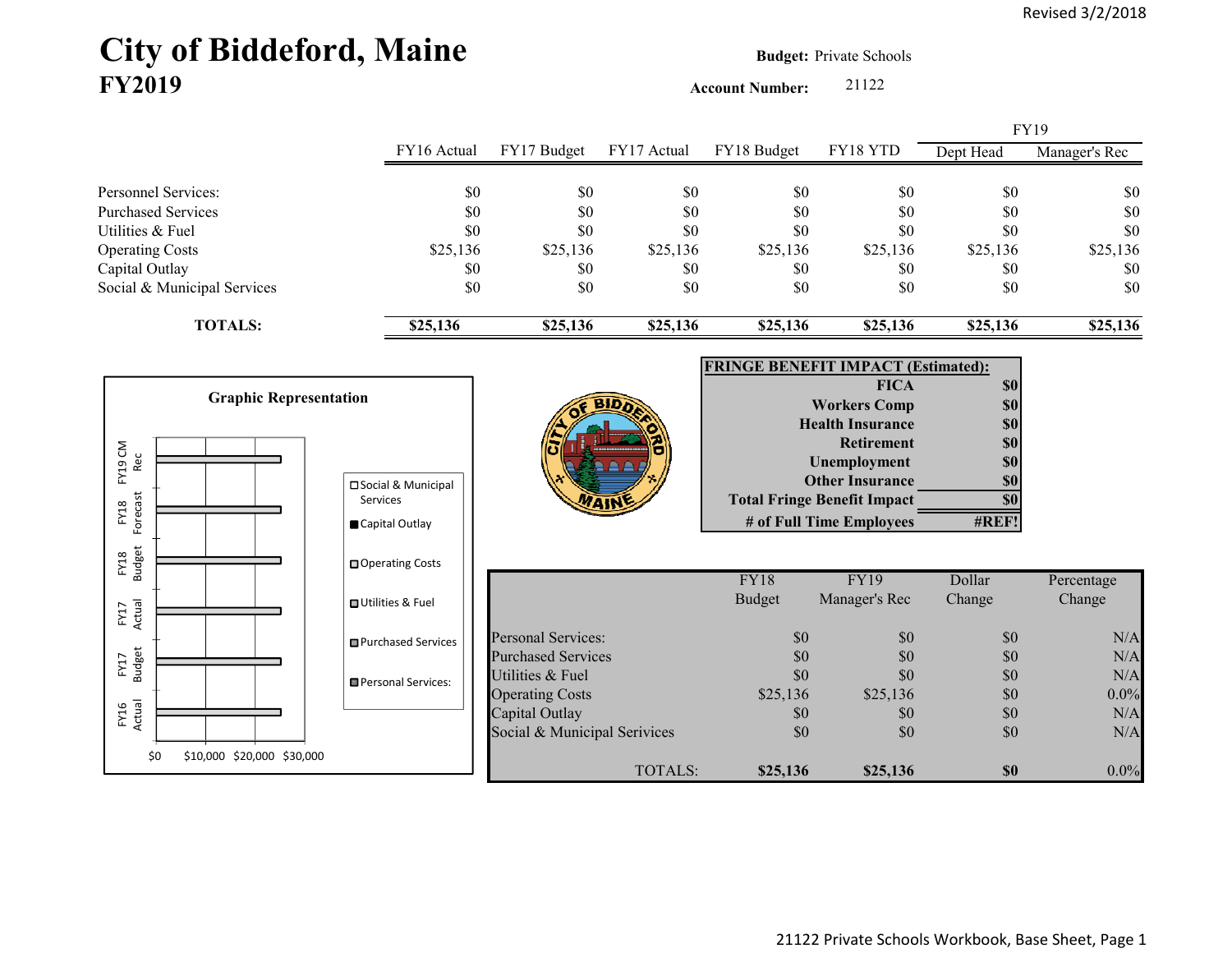## Other Operating Costs

| Account |                                   | FY16     | <b>FY17</b> | FY 17    | <b>FY18</b> | <b>FY18</b>  | <b>FY19</b> |           |
|---------|-----------------------------------|----------|-------------|----------|-------------|--------------|-------------|-----------|
| Number  | Description                       | Actual   | Budget      | Actual   | Budget      | YTD 02/28/18 | Dept Head   | Mgr's Rec |
|         | 60799 Transfer Out to Other Funds | \$25,136 | \$25,136    | \$25,136 | \$25,136    | \$25,136     | \$25,136    | \$25,136  |
| Totals  |                                   | \$25,136 | \$25,136    | \$25,136 | \$25,136    | \$25,136     | \$25,136    | \$25,136  |